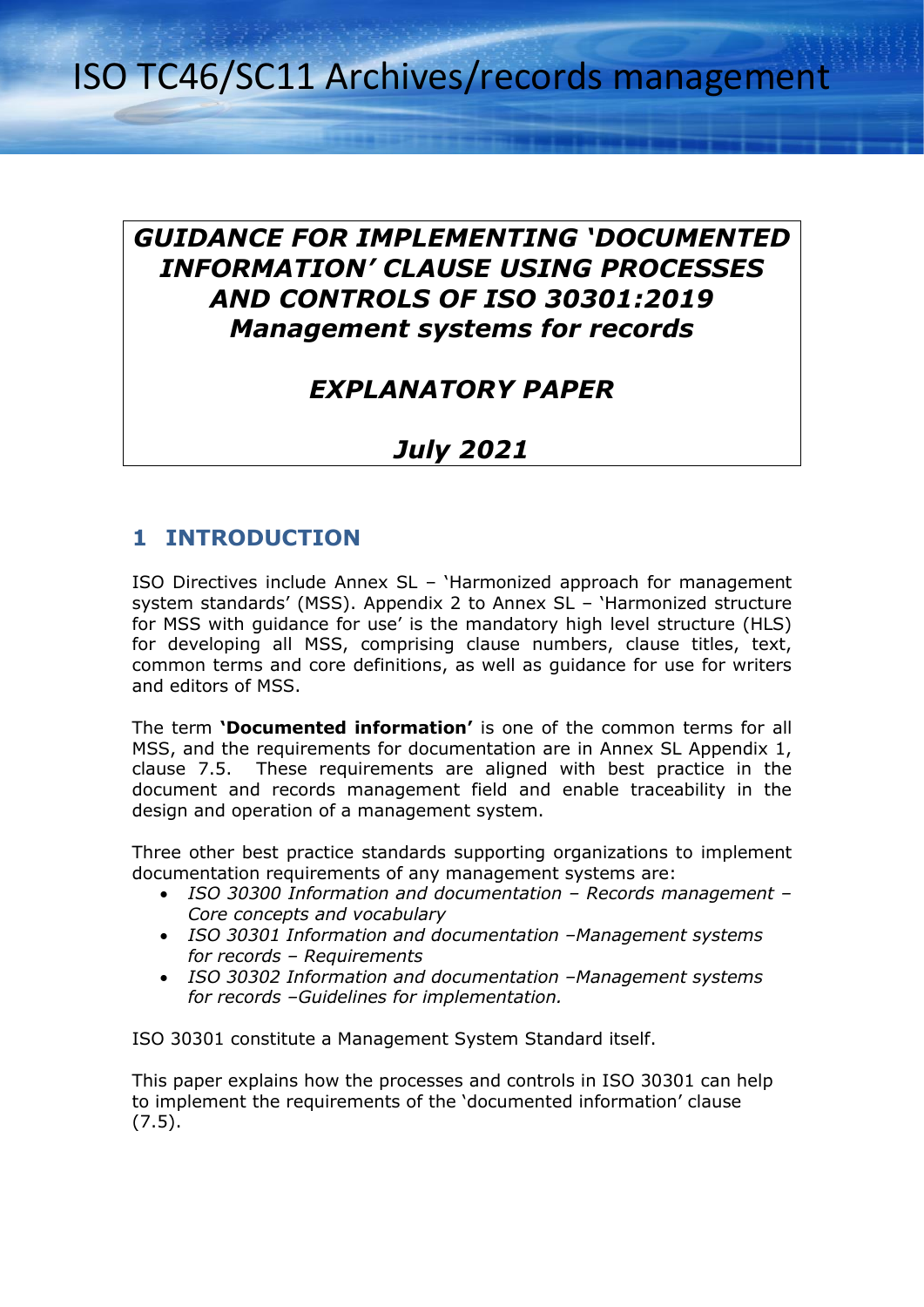### **2 INTEGRATED IMPLEMENTATION OF MSS**

The main purpose of a *high level structure, identical core text, common terms and core definitions* is to facilitate the integrated use and implementation of different MSS. Each MSS is focused on a specific aspect of the management of an organization, but they share common requirements to implement continual improvement. Specific requirements in each MSS are mainly stated in clause 8. Operation.

In ISO 30301, operational requirements are focussed on the records processes and controls stated in clause 8 and normative Annex A. Implementing these processes and controls assures compliance with Annex SL, Appendix 1, clause 7.5. 'Documented Information'. 1

### **3 WHAT IS DOCUMENTED INFORMATION?**

### **3.1 General**

| $\equiv$ Table of contents                                                  |  |  |
|-----------------------------------------------------------------------------|--|--|
| <b>Foreword</b>                                                             |  |  |
| Introduction                                                                |  |  |
| 1 Scope                                                                     |  |  |
| 2 Normative references                                                      |  |  |
| 3 Terms and definitions                                                     |  |  |
| $\bullet$ 4 Context of the organization                                     |  |  |
| ▶ 4.1 Understanding the organization and its context                        |  |  |
| 4.2 Understanding the needs and expectations of interested parties          |  |  |
| 4.3 Determining the scope of the MSR                                        |  |  |
| 4.4 Management system for records                                           |  |  |
| $\blacktriangleright$ 5 Leadership                                          |  |  |
| 5.1 Leadership and commitment                                               |  |  |
| 5.2 Policy                                                                  |  |  |
| 5.3 Organization roles, responsibilities and authorities                    |  |  |
| $\bullet$ 6 Planning                                                        |  |  |
| 6.1 Actions to address risks and opportunities                              |  |  |
| 6.2 Records objectives and planning to achieve them                         |  |  |
| $\sim$ 7 Support                                                            |  |  |
| 7.1 Resources                                                               |  |  |
| 7.2 Competence                                                              |  |  |
| 7.3 Awareness                                                               |  |  |
| 7.4 Communication                                                           |  |  |
| ▶ 7.5 Documented information                                                |  |  |
| $\sim$ 8 Operation                                                          |  |  |
| 8.1 Operational planning and control                                        |  |  |
| 8.2 Determining records to be created                                       |  |  |
| 8.3 Designing and implementing records processes, controls and systems      |  |  |
| $\bullet$ 9 Performance evaluation                                          |  |  |
| 9.1 Monitoring, measurement, analysis and evaluation                        |  |  |
| 9.2 Internal audit                                                          |  |  |
| 9.3 Management review                                                       |  |  |
| $\sim 10$ Improvement                                                       |  |  |
| 10.1 Nonconformity and corrective actions                                   |  |  |
| 10.2 Continual improvement                                                  |  |  |
| Annex A Operational requirements for records processes, control and systems |  |  |
| Bibliography                                                                |  |  |

ISO 30301 – Table of contents

 $<sup>1</sup>$  This does not mean implementation of ISO 30301 is mandatory to be compliant with these requirements.</sup>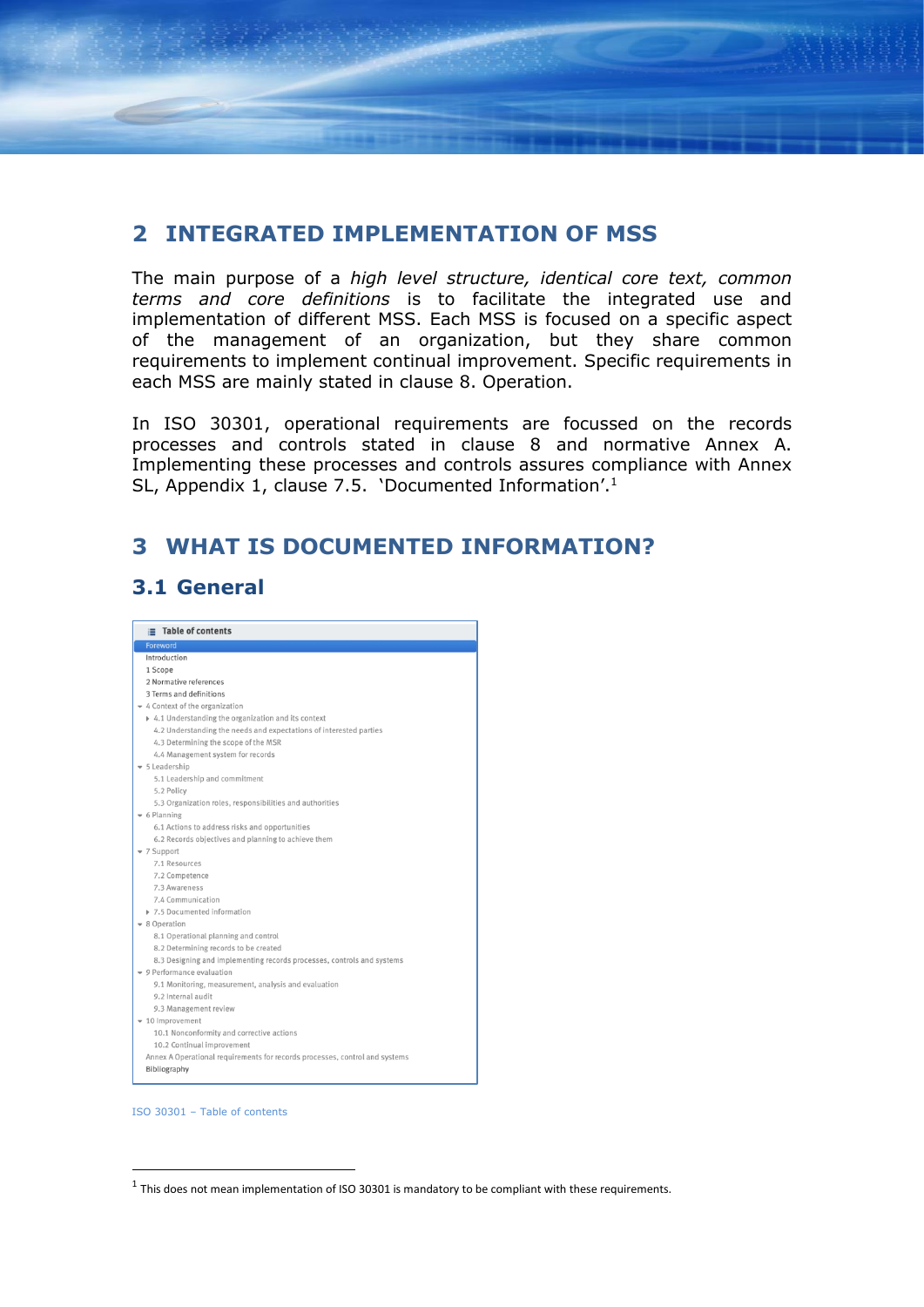Creation and management of information are integral to any organization's processes and systems, whether or not it has implemented a formal MSS. Information is used to communicate messages or instructions, plan, and provide evidence of actions, decisions or results. In all these cases information needs to be 'fixed' or documented, managed and controlled – creating business value for the organization.

'Documented information' is the term used by MSSs to cover all the information required to be controlled and maintained by the organization when implementing a management system. Depending on the organization, documented information for a specific MSS could cover all the information of business value created or received by the organization, or just a part of it. A documented management system is the basis for continuous improvement, but does not mean documentation is the aim of the management system.

ISO 30301 uses the term 'records' in a broad sense to cover all the information of business value produced by an organization in the conduct of business, including that required for a management system. Documented information resulting from the implementation of a MSS is included in the scope of a Management System for Records. The term 'records' in the ISO 30300 series should be understood as 'documented information', in any format.

The processes and controls in ISO 30301 and guidance for implementation in ISO 30302 can be used when implementing other MSS.

### **3.2 Documented information vs documents and records**

Historically, different MSS used the terms "document", "documentation" and "records". One of the main changes of the high-level structure in relation to documentation of a management system is the use of the term 'documented information' instead of the former distinction between 'documents' and 'records'. The rationale for this change is based on the common processes used to create and control all forms of documented information.

Each organization decides what, when and how documented information shall be created and controlled for each business processes or function. Some documented information can become obsolete or superseded requiring controls for this process. Other information needs to be maintained for many years – requiring preservation action to ensure it is usable into the future.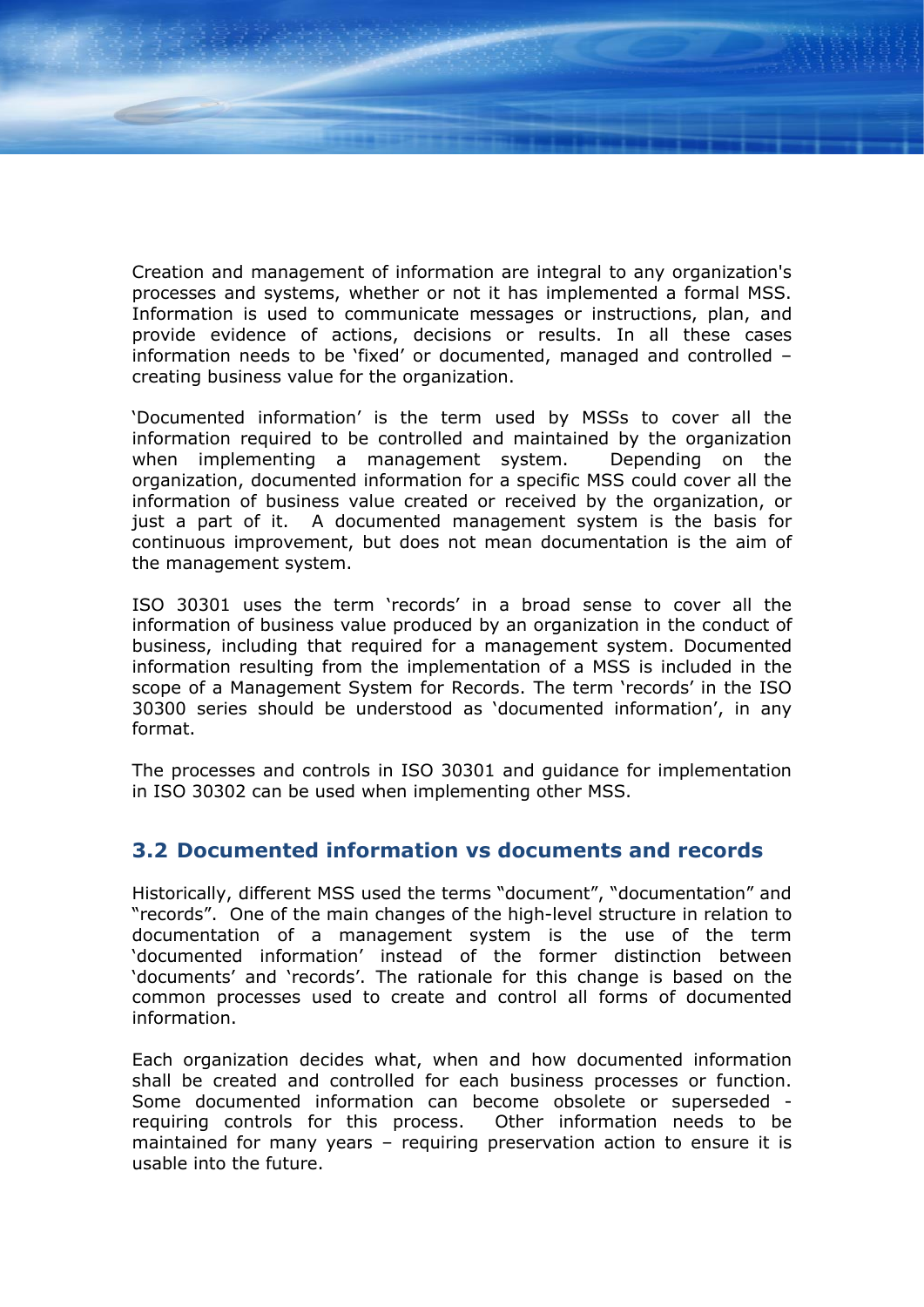### **4 DOCUMENTED INFORMATION PROCESSES AND CONTROLS: How ISO 30301 can help?**

## **4.1 Approach**

| <b>7.5 Documented information</b>                                                                                                                                                                                                                                                                                  |  |  |
|--------------------------------------------------------------------------------------------------------------------------------------------------------------------------------------------------------------------------------------------------------------------------------------------------------------------|--|--|
| 7.5.1 General                                                                                                                                                                                                                                                                                                      |  |  |
| The organization's MSR shall include:                                                                                                                                                                                                                                                                              |  |  |
| — documented information as required by this document;                                                                                                                                                                                                                                                             |  |  |
| — documented information determined by the organization as being necessary for the effectiveness of MSR.                                                                                                                                                                                                           |  |  |
| NOTE The extent of documented information for an MSR can differ from one organization to another due to                                                                                                                                                                                                            |  |  |
| a) the size of organization and its type of activities, processes, products and services,                                                                                                                                                                                                                          |  |  |
| b) the complexity of processes and their interactions, and                                                                                                                                                                                                                                                         |  |  |
| c) the competence of persons.                                                                                                                                                                                                                                                                                      |  |  |
| 7.5.2 Creating and updating                                                                                                                                                                                                                                                                                        |  |  |
| When creating and updating documented information the organization shall ensure appropriate:                                                                                                                                                                                                                       |  |  |
| a) identification and description (e.g. a title, date, author, or reference number);                                                                                                                                                                                                                               |  |  |
| b) format (e.g. language, software version, graphics) and media (e.g. paper, electronic);                                                                                                                                                                                                                          |  |  |
| c) review and approval for suitability and adequacy.                                                                                                                                                                                                                                                               |  |  |
| 7.5.3 Control of documented information                                                                                                                                                                                                                                                                            |  |  |
| Documented information required by the MSR and by this document shall be controlled to ensure:                                                                                                                                                                                                                     |  |  |
| a) it is available and suitable for use, where and when it is needed;                                                                                                                                                                                                                                              |  |  |
| b) it is adequately protected (e.g. from loss of confidentiality, improper use, or loss of integrity).                                                                                                                                                                                                             |  |  |
| For the control of documented information, the organization shall address the following activities, as applicable:                                                                                                                                                                                                 |  |  |
| - distribution, access, retrieval and use;                                                                                                                                                                                                                                                                         |  |  |
| — storage and preservation, including preservation of legibility;                                                                                                                                                                                                                                                  |  |  |
| — control of changes (e.g. version control);                                                                                                                                                                                                                                                                       |  |  |
| - retention and disposition.                                                                                                                                                                                                                                                                                       |  |  |
| Documented information of external origin determined by the organization to be necessary for the planning and<br>operation of the MSR shall be identified as appropriate, and controlled.                                                                                                                          |  |  |
| <b>NOTE</b><br>Access can imply a decision regarding the permission to view the documented information only, or<br>the permission and authority to view and change the documented information, etc.                                                                                                                |  |  |
| Documented information of the MSR is part of the records of an organization, which shall be managed in a<br>records system. The MSR documented information creation and control requirements shall be consistent with<br>the general records creation, capture and management requirements (Clause 8 and Annex A). |  |  |

#### **4.1.1 The systematic approach to documented information**

Before implementing the specific requirements in clause 7.5 'Documented Information' for any MSS, the systematic approach in ISO 30301 can be used to identify what, when and how documented information shall be created and the requirements for its control.

The analysis for this identification is done in the preliminary phases of designing the MSS and should be aligned with the analysis required for the implementation of any MSS.

For example, an output from this analysis should be a classification scheme which enables the classification of documentation according to the business function or process in which it is created. The business function of "implementing an MSS" can group all documented information relating to the establishment of the management system, such as scope, policy,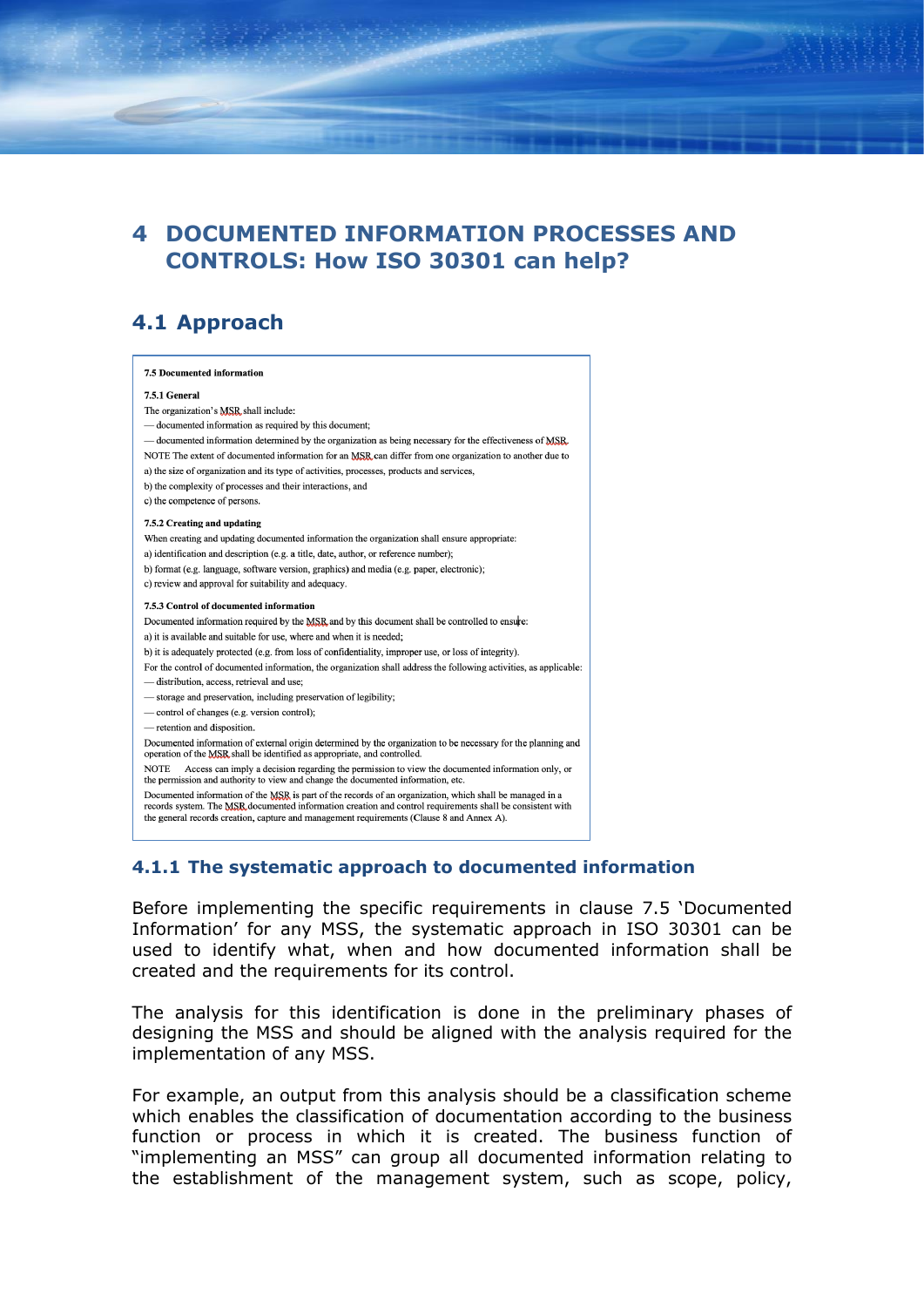manuals, objectives, plans, as well as the specific documentation needed to control operations such as procedures, instructions, specifications, etc. Another output could be the definition of the metadata schema (typical in automated environments) to be captured together with its related documented information.

Using ISO 30301 controls facilitates consistency in the methods of document capture, the criteria for establishing retention periods, and the structure, form and technologies for the creation of the documented information. (See 4.2.3 of this paper.)

#### **4.1.2 Information systems**

Most organizations are trying to manage the information they produce and receive in increasing amounts, so a range of information systems might be in place. Documented information should not be managed in an isolated way, and should use designated corporate systems and applications. ISO 30301 includes requirements for operation of these systems which can be:

- a) business applications or systems which retain and manage evidence of transactions,
- b) databases which recreate documentation as needed, and
- *c)* specialized software used to automate the capture and management of documented information.

Managing the operation of these systems means ensuring they continue to operate in a reliable, secure and compliant manner and cover the complete range of documented information the organization needs.

#### **4.2 Specific requirements**

#### **4.2.1 Creating and updating**

The identification and description of documented information is done by applying descriptive and contextual information, called metadata. When creating documented information, this is one of the controls that enables the automated identification and description of the documented information.

The format and media of documented information are determined in relation to each business process.

Defining and documenting the method of capture of the documented information for each business process and function is to ensure review and approval is completed when needed. A versioning and approval process can be applied to specific documented information.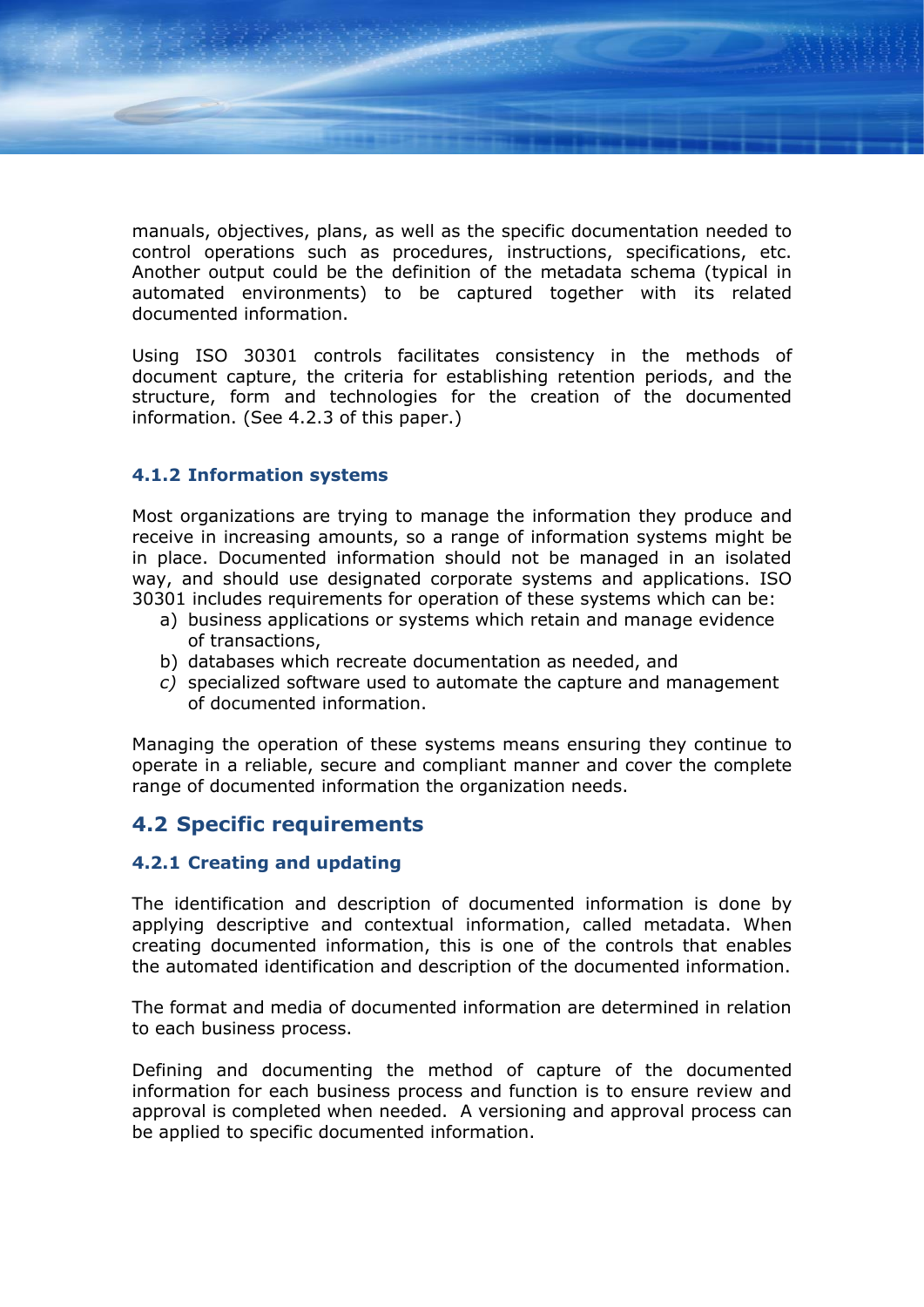#### **4.2.2 Control of documented information**

Defining the processes to access documented information requires analysing, defining and documenting the appropriate access or use permissions, including consideration of any mandatory or regulatory requirements. Rules are implemented by defining people and their permissions to view or use documented information and implementing those rules into systems.

Maintaining the usability of the documented information includes backup, storage in adequate conditions, implementation of retention periods, and the capability to retrieve and understand the information when needed.

Changes affecting documented information should be allowed by implementing access rules and permissions. Permissions could apply to different processes such as versioning, change on access rules, transfer of storage, addition of metadata, etc. Changes can be controlled by capturing information about these changes. Technology supports this by capturing the defined control information, which can include also information about different events, e.g. people accessing information, dates of version changes, date/time of use, etc.

Efficient and effective control of documented information includes disposition of the information when the defined retention period concludes. Doing this in a systematic way includes implementing a procedure to define retention periods which ensures that all legal, business and other requirements are taken into account and the appropriate persons approve the decisions taken. Results of the analysis are documented in disposition schedules linked to a specific business process or group of processes. Any documented information, including obsolete or superseded versions, should have a retention period. Disposition can include transfer to other organizations when needed, removing or changing storage locations, and destruction. Destruction action is supervised and documented, and where needed, control information is kept about the information destroyed.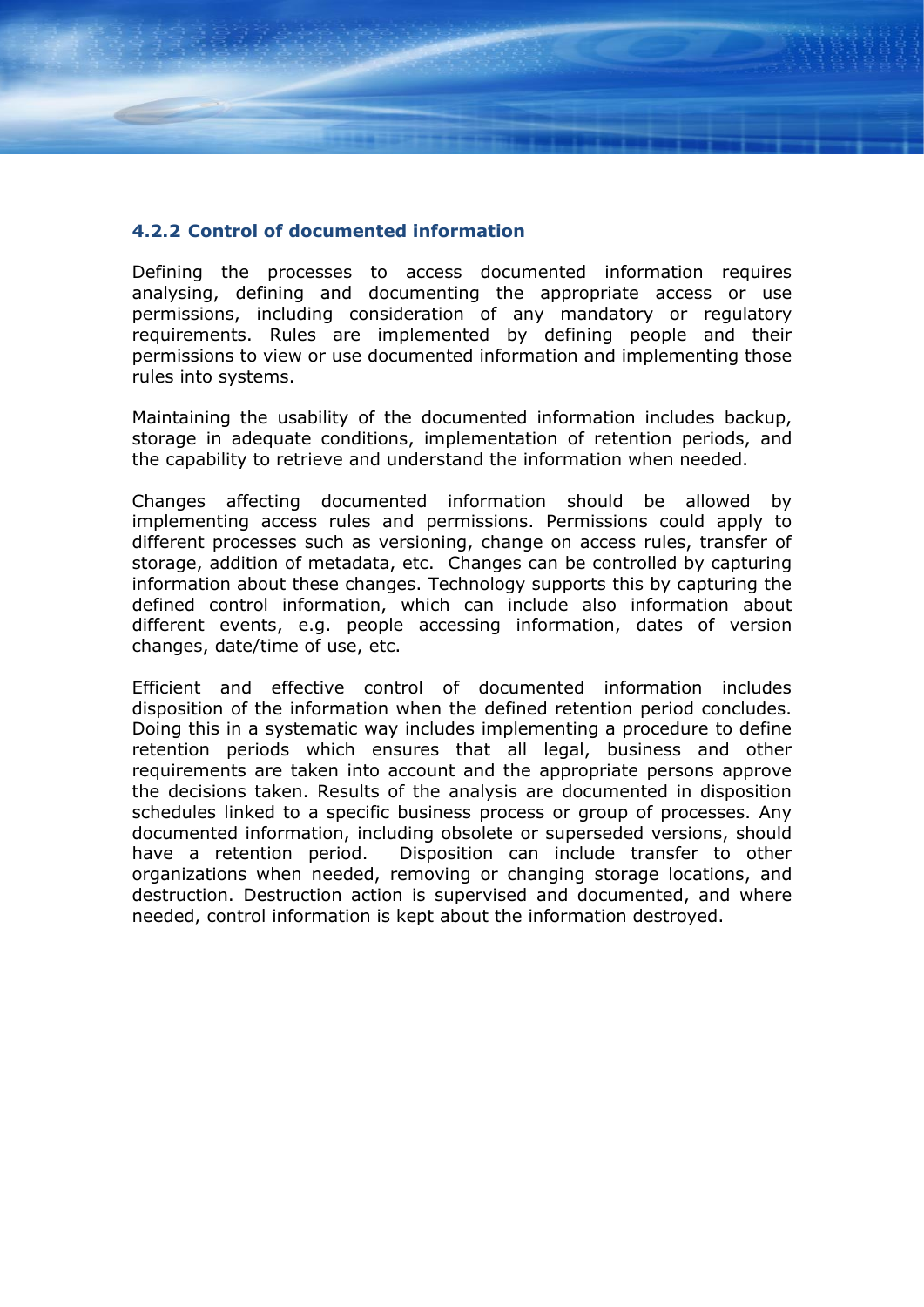## **4.2.3 Relationship table**

| <b>HLS 7.5 Documented</b><br><b>information</b>                                                                                 | ISO 30301- Annex A Processes and<br>controls                                                                                                                                                                                                                                                                                                                                                                                                                                                                                                                                                                                                                                                                   |
|---------------------------------------------------------------------------------------------------------------------------------|----------------------------------------------------------------------------------------------------------------------------------------------------------------------------------------------------------------------------------------------------------------------------------------------------------------------------------------------------------------------------------------------------------------------------------------------------------------------------------------------------------------------------------------------------------------------------------------------------------------------------------------------------------------------------------------------------------------|
| <b>Creating and updating:</b><br>identification and<br>description (e.g. a title,<br>date, author, or reference<br>number)      | The form and structure of the information<br>required as records for each work process<br>shall be identified and documented (A.1.2)<br>The contextual information about records shall<br>be added at the point of capture (A.1.4.)<br>A unique identifier at the time of capture shall<br>be implemented for work processes which<br>require evidence of capture (A.1.5.)<br>The records shall be grouped (classified)<br>according to the work processes to which they<br>relate (A.1.7.)<br>Metadata schemas for records shall be<br>identified and documented. (A.2.1. - A.2.3.)<br>A scheme or classification to link business<br>activities and records shall be established and<br>documented. (A.2.4.) |
| <b>Creating and updating:</b><br>format (e.g. language,<br>software version, graphics)<br>and media (e.g. paper,<br>electronic) | The form and structure of the information<br>required as records for each work process<br>shall be identified and documented. (A.1.2.)<br>The means of maintaining/storing the records<br>shall meet the relevant standards for the<br>medium and technology used, in order to<br>ensure they remain accessible and useable for<br>as long as required. (A.1.8.)<br>Regular conversion of records formats,<br>including conversion from analogue to digital<br>formats (digitization) shall be authorized and<br>documented. (A.1.12.)                                                                                                                                                                         |
| <b>Creating and updating:</b><br>review and approval for<br>suitability and adequacy                                            | When a record supersedes an existing one<br>(updating), such as some of documented<br>information, the new version shall indicate the<br>obsolete one and the changes made (A.1.6.)                                                                                                                                                                                                                                                                                                                                                                                                                                                                                                                            |
| Control: distribution,<br>access, retrieval and use                                                                             | Digital records shall remain accessible and<br>useable over time. (A.1.9.)<br>Actions on records to be recorded in metadata<br>shall be defined and implemented . (A.1.10.)<br>Controlled migration of records to another<br>organization or system shall be authorized and<br>documented (A.1.11.)                                                                                                                                                                                                                                                                                                                                                                                                            |